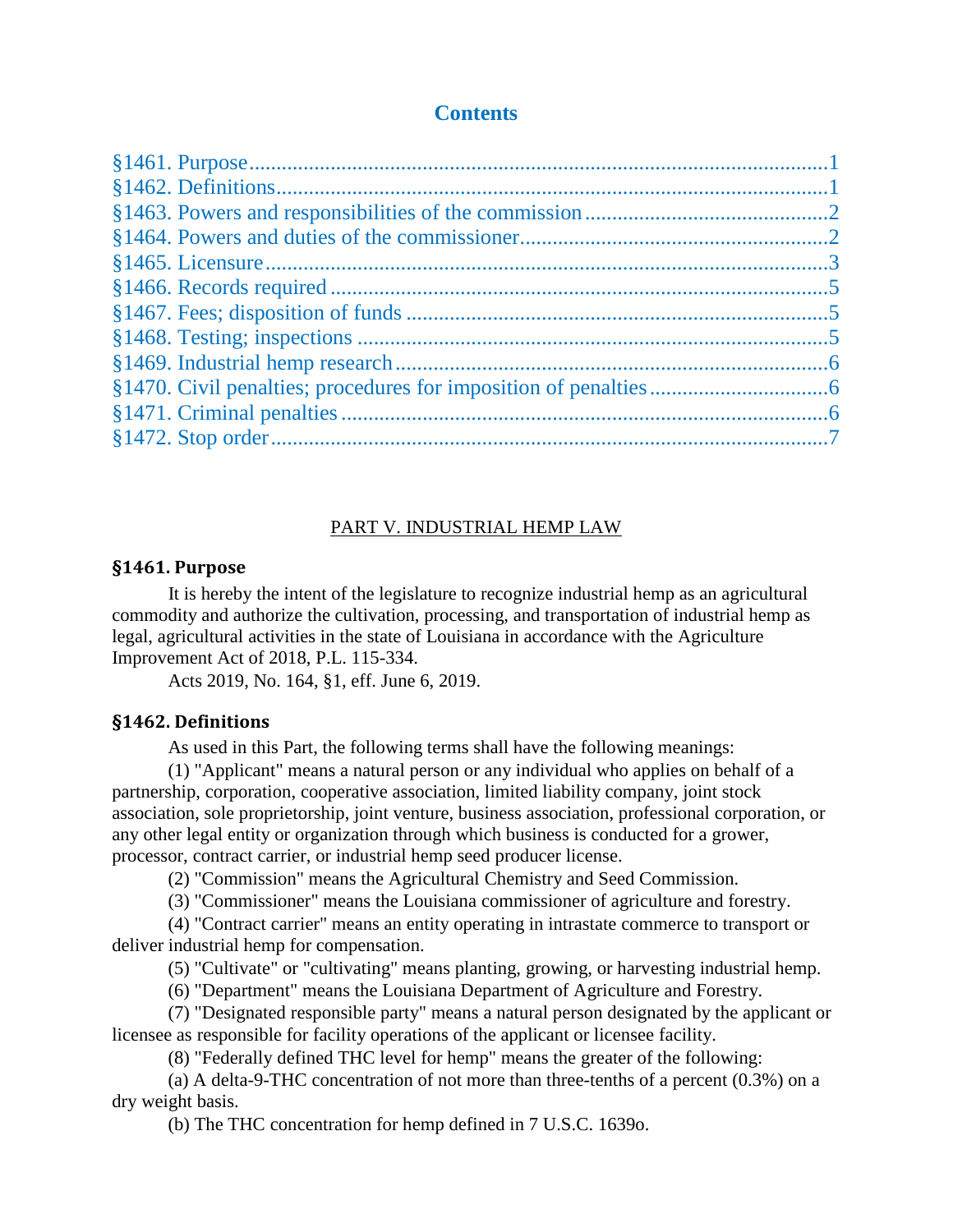(9) "Grower" means any individual, partnership, corporation, cooperative association, or other business entity that is licensed by the department to cultivate industrial hemp.

 (10) "Handle" or "handling" means possessing or storing industrial hemp for any period of time on premises owned, operated, or controlled by a person licensed by the Department of Agriculture and Forestry to cultivate or process industrial hemp.

 (11) "Industrial hemp" means the plant Cannabis sativa L. and any part of such plant, including the seeds thereof and all derivatives, extracts, cannabinoids, isomers, acids, salts, and salts of isomers, whether growing or not, with no more than the federally defined THC level for hemp.

 (12) "Industrial hemp seed" means Cannabis sativa L. seed or other propagating stock which have been inspected and sampled during their period of growth and preparation for market by the commissioner, or by the inspection official of the state in which the seeds or propagating stock were grown, and which have been found to conform to the regulations issued by the commission pursuant to this Part.

 (13) "Key participant" means a sole proprietor, a partner in a partnership, or a person with executive managerial control in a corporation. A person with executive managerial control includes persons such as a chief executive officer, chief operating officer, and chief financial officer. "Key participant" does not include non-executive managers such as farm, field, or shift managers.

 (14) "Licensure" means any license that the department is authorized to issue to a grower, seed producer, contract carrier, and processor of industrial hemp.

(15) "Process" means converting industrial hemp into a marketable form.

 (16) "Processor" means any individual, partnership, corporation, cooperative association, or other business entity that receives industrial hemp for storage or processing into commodities, products, or industrial hemp seed.

 (17) "State plan" means a plan required for approval by the United States Secretary of Agriculture to monitor and regulate the production of industrial hemp.

 (18) "THC" means tetrahydrocannabinol, tetrahydrocannabinolic acid, or a combination of both.

 (19) "Transport" or "transporting" means the movement of industrial hemp from the premises of a licensee to the premises of another licensee or from the premises of a licensee to the premises of a permit holder pursuant to R.S. 3:1483 by means of a vehicle.

Acts 2019, No. 164, §1, eff. June 6, 2019; Acts 2020, No. 344, §1.

## **§1463. Powers and responsibilities of the commission**

The commission shall:

(1) Establish criteria and standards for industrial hemp seed approval.

 (2) Hold hearings on alleged violations of the provisions of this Part or of the rules and regulations adopted pursuant to this Part.

 (3) Advise the commissioner on the civil penalties to be imposed or the injunctive or other civil relief to be sought to punish and restrain violations of the provisions of this Part or of the rules and regulations adopted pursuant to this Part.

Acts 2019, No. 164, §1, eff. June 6, 2019.

## **§1464. Powers and duties of the commissioner**

The commissioner shall:

(1) Adopt rules and regulations as are necessary to implement the provisions of this Part in accordance with the Administrative Procedure Act.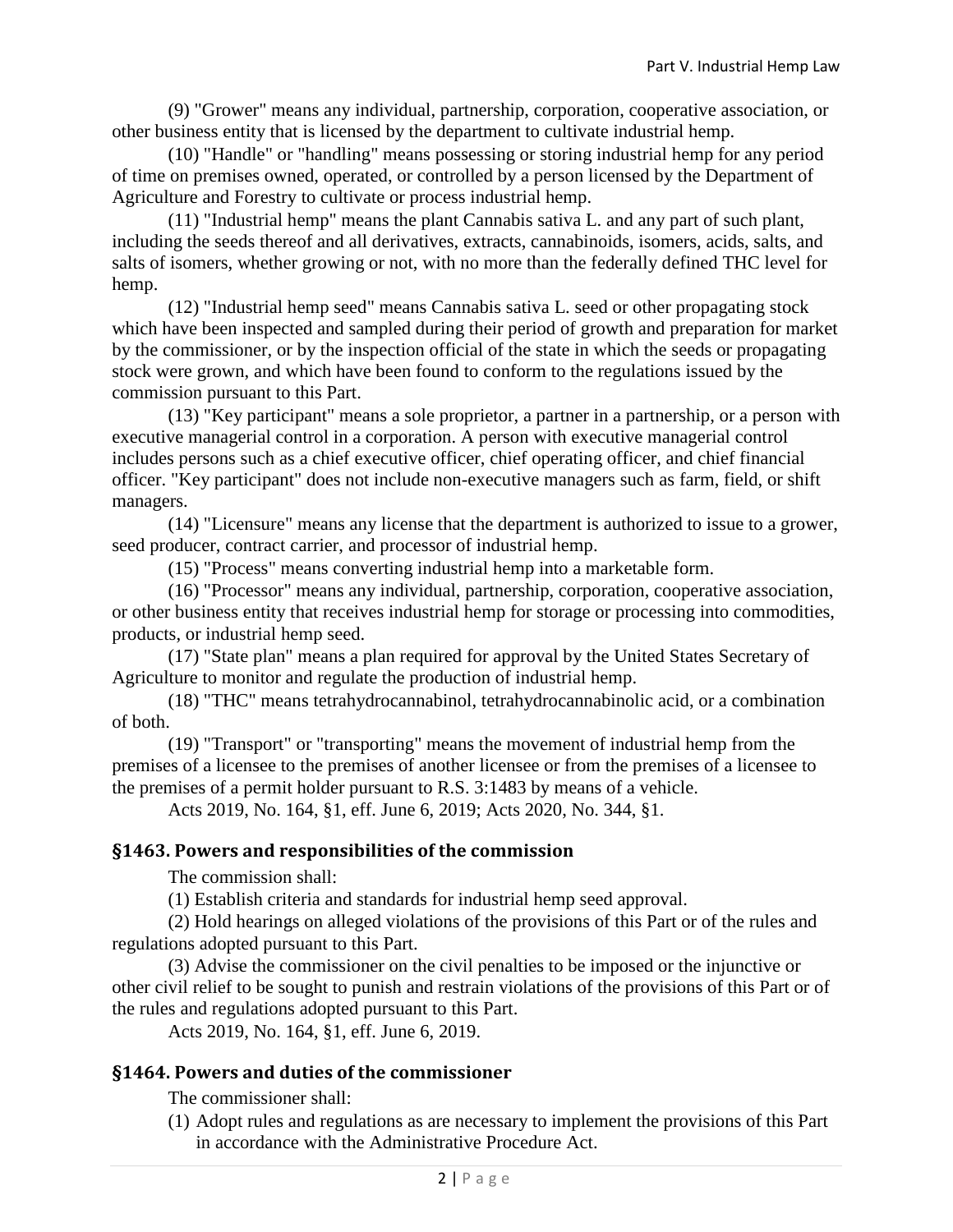(2) Administer and enforce the provisions of this Part and all rules and regulations adopted pursuant to this Part.

 (3) Collect, administer, and disburse the proceeds of all fees, interest, penalties, and other monies collected pursuant to this Part.

 (4) Appoint and employ all personnel necessary for the efficient and proper administration of this Part.

 (5) Enter, either directly or through a duly authorized agent, any land or areas where hemp is grown, stored, or processed for the purposes of conducting inspections, collecting samples, testing, examining, and copying records, and carrying out suppression or eradication activities as provided in this Part.

 (6) Seek and obtain injunctive or other civil relief to restrain and prevent violations of this Part, rules and regulations adopted pursuant to this Part, or orders and rulings issued by the commissioner pursuant to this Part.

 (7) Institute civil proceedings to enforce his orders or rulings, collect any assessments, late fees, fines, penalties, or costs due under this Part or to otherwise enforce the provisions of this Part or rules and regulations adopted pursuant to this Part.

 (8) Create a state plan, in consultation with the governor and attorney general, to monitor and regulate the production of industrial hemp. The state plan shall include all requirements specified in the Agriculture Improvement Act of 2018, P.L. 115-334.

 (a) Submit the state plan to the House and Senate committees on agriculture for approval no later than October 15, 2019.

 (b) Submit the state plan for approval by the United States Secretary of Agriculture no later than November 1, 2019.

 (9) On or before January 31, 2020, and annually for four years thereafter, submit a status report on the state's industrial hemp program to the House Committee on Agriculture, Forestry, Aquaculture, and Rural Development and the Senate Committee on Agriculture, Forestry, Aquaculture, and Rural Development. The report shall include the following information:

(a) The number of applications received.

(b) The number of licenses issued in the state and in each parish.

(c) Total industrial hemp acreage in the state and in each parish.

 (d) The number of licenses issued to growers with land under two hundred acres and the total amount of industrial hemp sold from those growers to processors.

(e) Type of industrial hemp grown and processed, whether for fiber, seeds, or other uses.

(f) Estimated value of the industrial hemp industry.

Acts 2019, No. 164, §1, eff. June 6, 2019.

## **§1465. Licensure**

 A.(1) Each industrial hemp seed producer shall obtain an annual license issued by the department. The license shall authorize the licensee to produce, transport, and sell approved seeds to licensed industrial hemp growers and processors.

 (a) A licensed industrial hemp seed producer shall ensure that the seed complies with the standards set by the commission.

 (b) The department shall provide information that identifies sellers of industrial hemp seed to growers.

(2) A grower of industrial hemp shall obtain an annual license issued by the department. The license shall authorize the licensee to cultivate, handle, and transport industrial hemp in this state.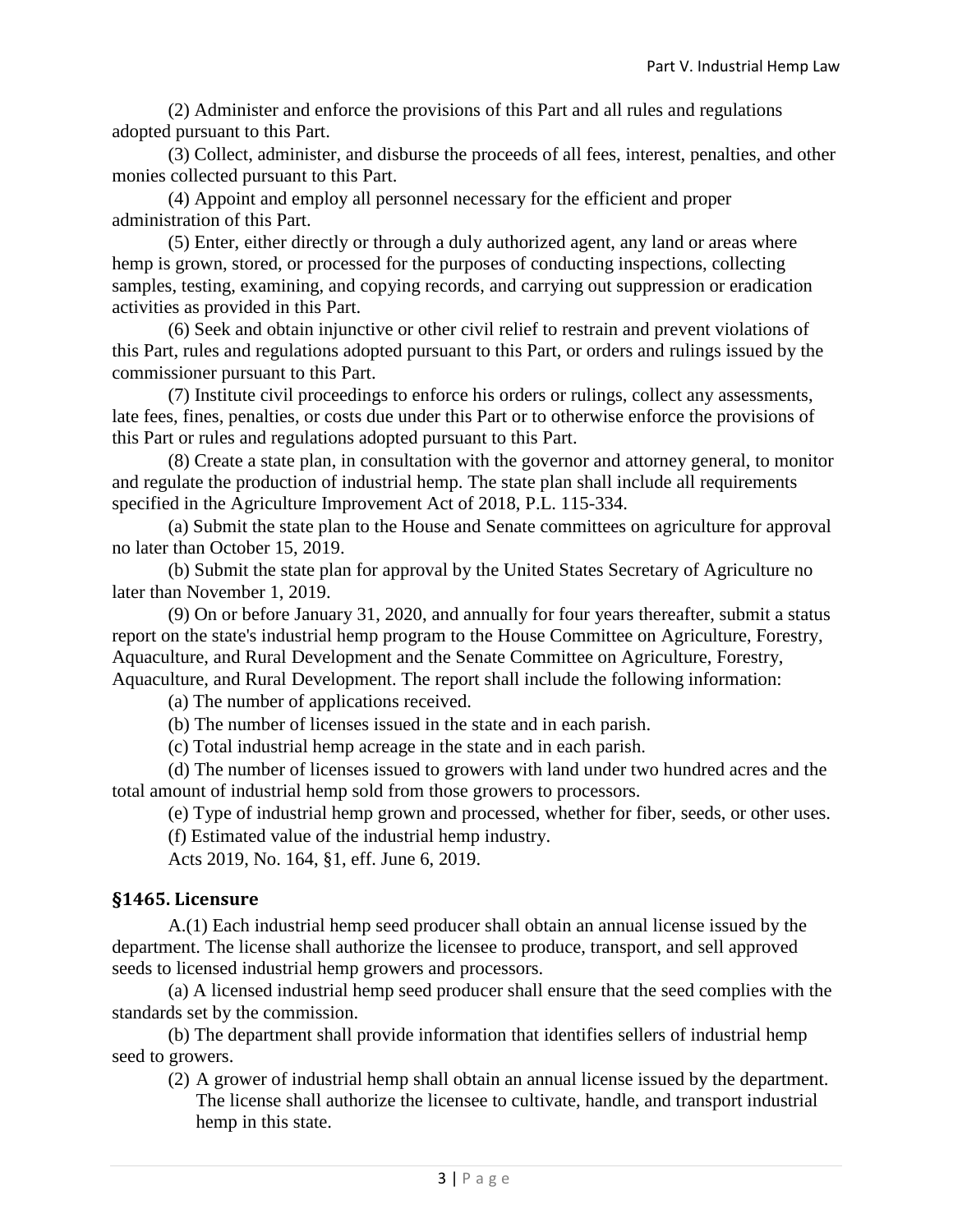(3) A processor of industrial hemp shall obtain an annual license issued by the department. The license shall authorize the licensee to handle, process, and transport industrial hemp in this state.

 (4) A contract carrier of industrial hemp shall obtain an annual license issued by the department. The license shall authorize the licensee to transport industrial hemp in this state.

 B. Any person desiring to obtain a license shall apply to the commissioner for a license on a form prescribed by the commissioner. A license must be obtained before a person purchases or obtains any industrial hemp seeds.

 C.(1) The application for any grower, processor, contract carrier, or industrial hemp seed producer license shall include the following information:

(a) The name and address of the applicant.

 (b) The name and address of the designated responsible party, if the applicant is a business entity.

 (c) Except for the contract carrier applicant, the legal description and global positioning coordinates of the land area to be used to produce or process industrial hemp.

 (2) If any changes are made to the required information in Paragraph (1) of this Subsection, the applicant shall resubmit the application to the department within fifteen days.

 D.(1) Upon application for initial licensure or annual license renewal, each applicant shall be required to submit to a criminal background check pursuant to the provisions of this Subsection. For purposes of this Subsection, "applicant" shall mean an applicant, key participant, or designated responsible party as defined in R.S. 3:1462.

 (2) The applicant shall submit fingerprints and other identifying information to the Louisiana Bureau of Criminal Identification and Information for the purpose of obtaining state and national criminal history record information and grant permission to the department to obtain the state and national criminal history information on the applicant.

 (3) Upon request by the department and upon submission of an applicant's fingerprints, and such other identifying information as may be required, the bureau shall survey its criminal history records and identification files and make a simultaneous request of the Federal Bureau of Investigation for like information from other jurisdictions. The bureau may charge the applicant a reasonable processing fee for conducting and reporting on any such search.

 (4) Any and all state or national criminal history record information obtained by the department from the bureau or FBI which is not already a matter of public record shall be deemed nonpublic and confidential information restricted to the exclusive use by the department in evaluating the applicant's eligibility or disqualification for licensure. No such information or records related thereto shall, except with the written consent of the applicant or by order of a court of competent jurisdiction, be released or otherwise disclosed by the department to any other person or agency.

 (5) No person shall be eligible to obtain a license if convicted under state or federal law of any of the following:

(a) A felony within the ten years immediately preceding the date of application.

 (b) A drug-related misdemeanor within the two years immediately preceding the date of application.

E. The applicant is responsible for any employee working under the applicant's license.

 F. The provisions of this Section shall not apply to the Louisiana State University Agricultural Center, the Southern University Agricultural Center, and the University of Louisiana at Monroe College of Pharmacy when performing research and development as provided for in R.S. 3:1469.

Acts 2019, No. 164, §1, eff. June 6, 2019; Acts 2020, No. 344, §1.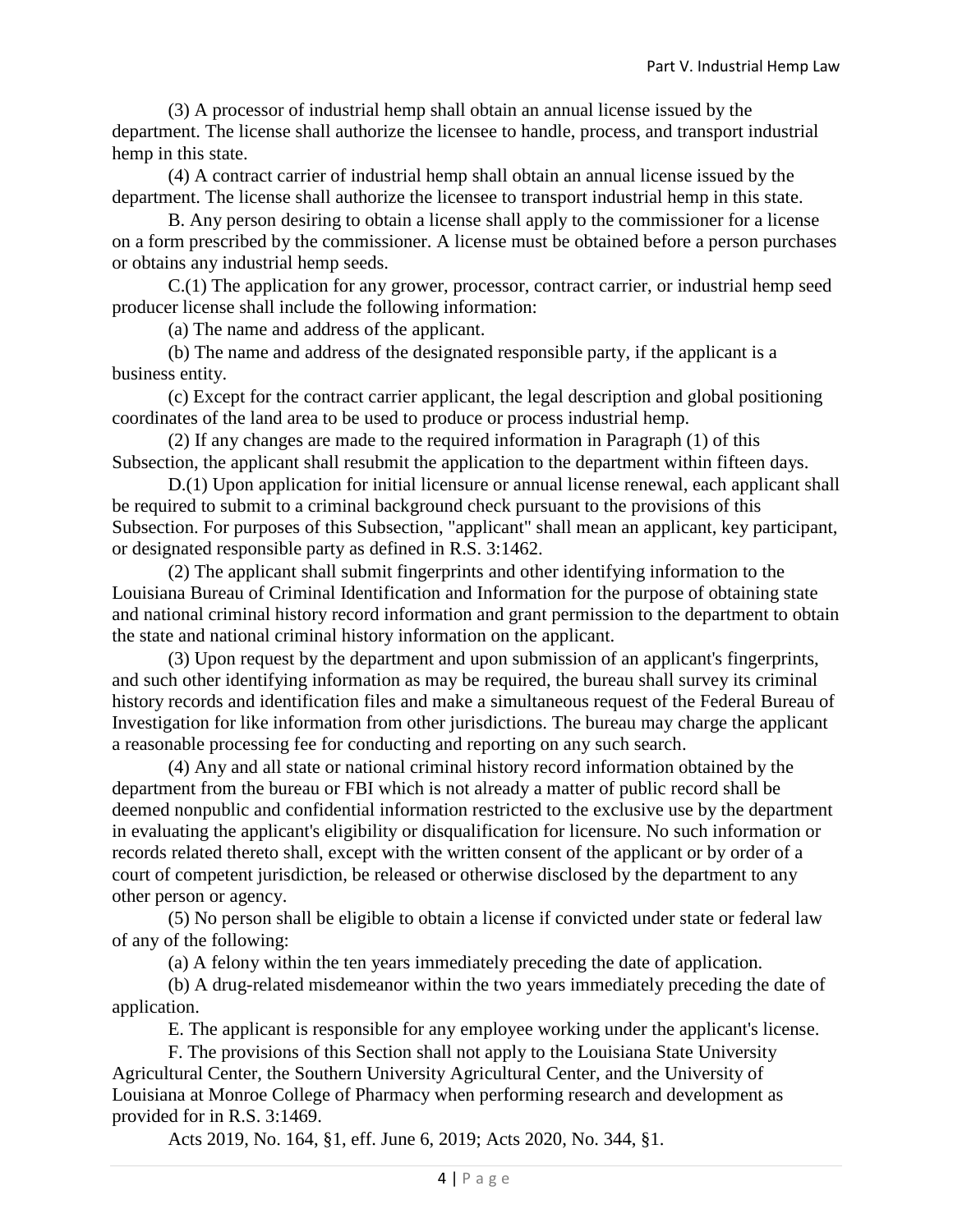## **§1466. Records required**

 A. Every grower, processor, contract carrier, and industrial hemp seed producer shall maintain full and accurate records as required by rules and regulations of the department.

 B. The department's rules and regulations on record keeping shall, at a minimum, require the following:

 (1) All licensees shall maintain documentation of any sales or distribution, including the party to which the product was sold or distributed.

 (2) Growers shall maintain documentation of traceability from seed acquisition to harvest to crop termination.

 (3) Processors shall maintain documentation of industrial hemp acquisition from grower to final product.

 (4) Any person transporting or delivering industrial hemp shall have a dated invoice, bill of lading, or manifest in his possession during the entire time he is transporting or delivering industrial hemp. The invoice, bill of lading, or manifest shall include the following information:

(a) The seller's and the purchaser's name and address.

(b) The specific origin and destination of the industrial hemp being transported.

(c) The quantity of industrial hemp being transported.

Acts 2019, No. 164, §1, eff. June 6, 2019.

## **§1467. Fees; disposition of funds**

 A. The commissioner may establish annual application, license, and testing fees to be paid to the department. The amount of the fees shall be based on the cost of the regulatory functions performed and services provided. The combined total of the annual application fee and license fee shall not exceed five hundred dollars, and the testing fee shall not exceed two hundred fifty dollars.

 B. All assessments, fees, penalties, and other funds received pursuant to this Part shall be deposited in the Seed Fund provided for in R.S. 3:1449.

Acts 2019, No. 164, §1, eff. June 6, 2019; Acts 2020, No. 344, §1.

## **§1468. Testing; inspections**

 A.(1) The department shall collect samples to test all industrial hemp crops prior to harvest to ensure the THC concentration does not exceed the federally defined THC level for hemp. The grower shall harvest his approved industrial hemp plants not more than fifteen days following the date of sample collection by the department, unless specifically authorized in writing by the department.

 (2) The department may enter into contracts, cooperative endeavor agreements, memoranda of understanding, or other agreements with any public postsecondary education institution for the testing of THC levels in industrial hemp crops or industrial hemp products deemed necessary by the commissioner.

 B. In addition to any scheduled testing, the department may randomly inspect any industrial hemp crop or industrial hemp product in the possession of any person or entity with a grower, processor, contract carrier, or industrial hemp seed producer license and take a representative composite sample for field analysis if the department has reason to believe a violation of this Part has occurred. If an industrial hemp crop or industrial hemp product contains a THC concentration that exceeds the federally defined THC level for hemp, the department may detain, seize, destroy, or embargo the industrial hemp crop or industrial hemp product.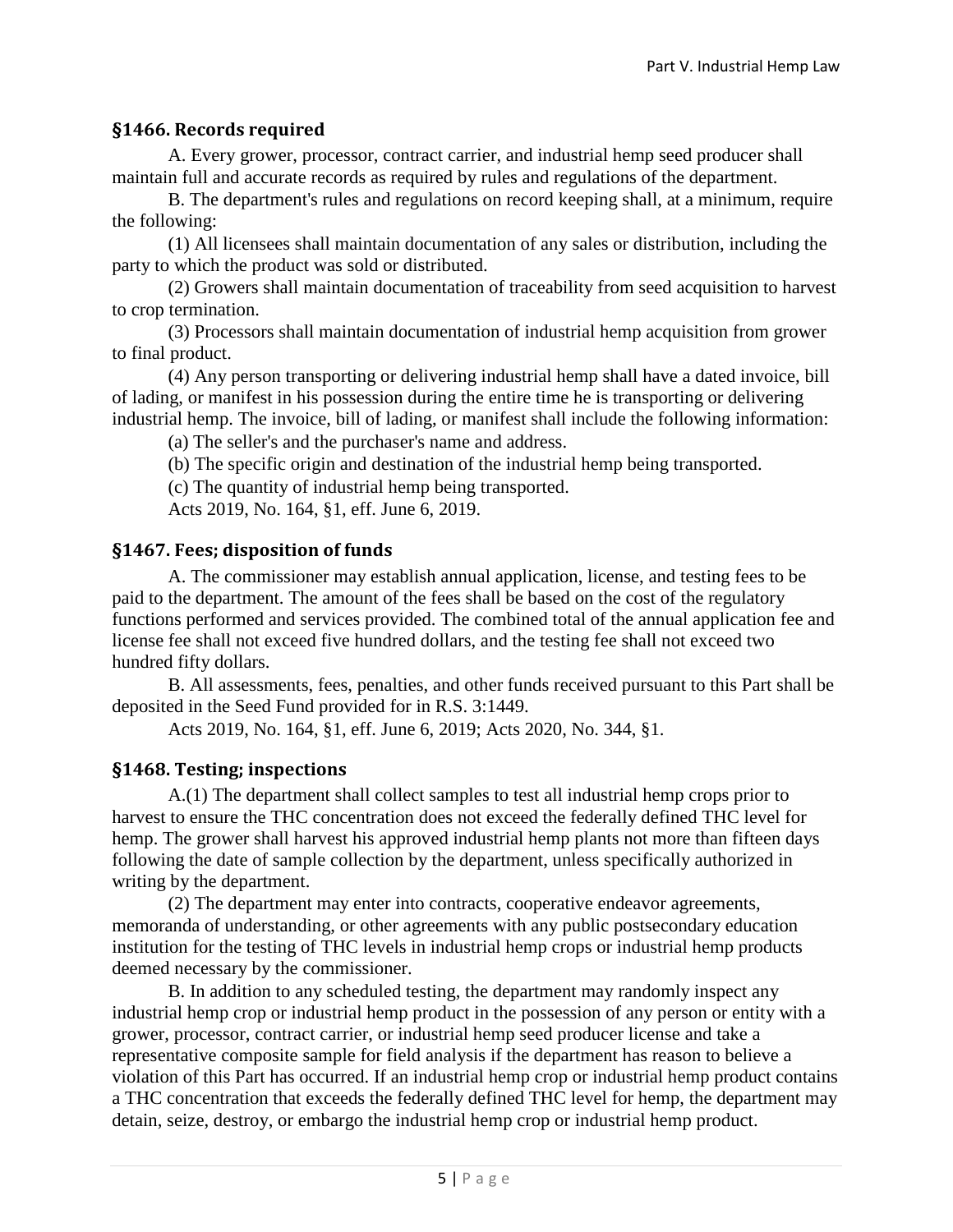C. Any facility processing industrial hemp products for consumption shall be subject to inspection by the Louisiana Department of Health as provided for in R.S. 40:631.

Acts 2019, No. 164, §1, eff. June 6, 2019; Acts 2020, No. 344, §1.

## **§1469. Industrial hemp research**

 A.(1) The Louisiana State University Agricultural Center and the Southern University Agricultural Center are authorized to cultivate, handle, and process industrial hemp and industrial hemp seeds for research and development of new varieties.

 (2) The universities in Paragraph (1) of this Subsection may contract with licensed hemp seed producers for development of seed for distribution through a process as determined by the department.

 B. The University of Louisiana at Monroe College of Pharmacy is authorized to handle and process industrial hemp for medicinal research and development.

Acts 2019, No. 164, §1, eff. June 6, 2019; Acts 2020, No. 344, §1.

#### **§1470. Civil penalties; procedures for imposition of penalties**

 A. Any person who violates any of the provisions of or the regulations adopted pursuant to this Part; or who alters, forges, or counterfeits, or uses without authority any license or other document provided for in this Part or in the regulations adopted pursuant to this Part; or who fails to collect or to timely pay the assessments, fees, and penalties due or assessed pursuant to this Part, shall be subject, in addition to any unpaid assessments, late fees, or collection costs, to a civil penalty of not more than five hundred dollars for each act of violation and for each day of violation. Each day on which a violation occurs shall constitute a separate offense.

 B. Any licensee who violates any of the provisions of or the regulations adopted pursuant to this Part shall be subject to having his license suspended, revoked, or placed on probation, in addition to any other penalties authorized by this Part.

 C. Penalties may be assessed only by a ruling of the commissioner based upon an adjudicatory hearing held in accordance with the provisions of the Administrative Procedure Act.

 (1) The commission shall be convened by the commissioner for the purpose of hearing any alleged violation of this Part or any rule and regulation adopted pursuant to this Part.

(2) The commissioner shall appoint a hearing officer to preside over the hearing.

 (3) The commission shall make an initial determination on the matter. This determination shall be submitted to the commissioner in writing.

 (4) The commissioner shall make the final determination on the matter. If the determination of the commissioner differs from the determination of the commission, the commissioner shall issue a written opinion based on the record of the hearing.

 D. In addition to civil penalties, the commissioner may assess the cost of the adjudicatory hearing against any person found to be in violation of this Part or the regulations adopted pursuant to this Part. The commissioner shall, by regulation, determine the amount of costs to be assessed in adjudicatory hearings.

Acts 2019, No. 164, §1, eff. June 6, 2019.

## **§1471. Criminal penalties**

 A. It shall be unlawful for any person or entity to cultivate, handle, process, or transport industrial hemp in any of the following circumstances:

(1) Without a license.